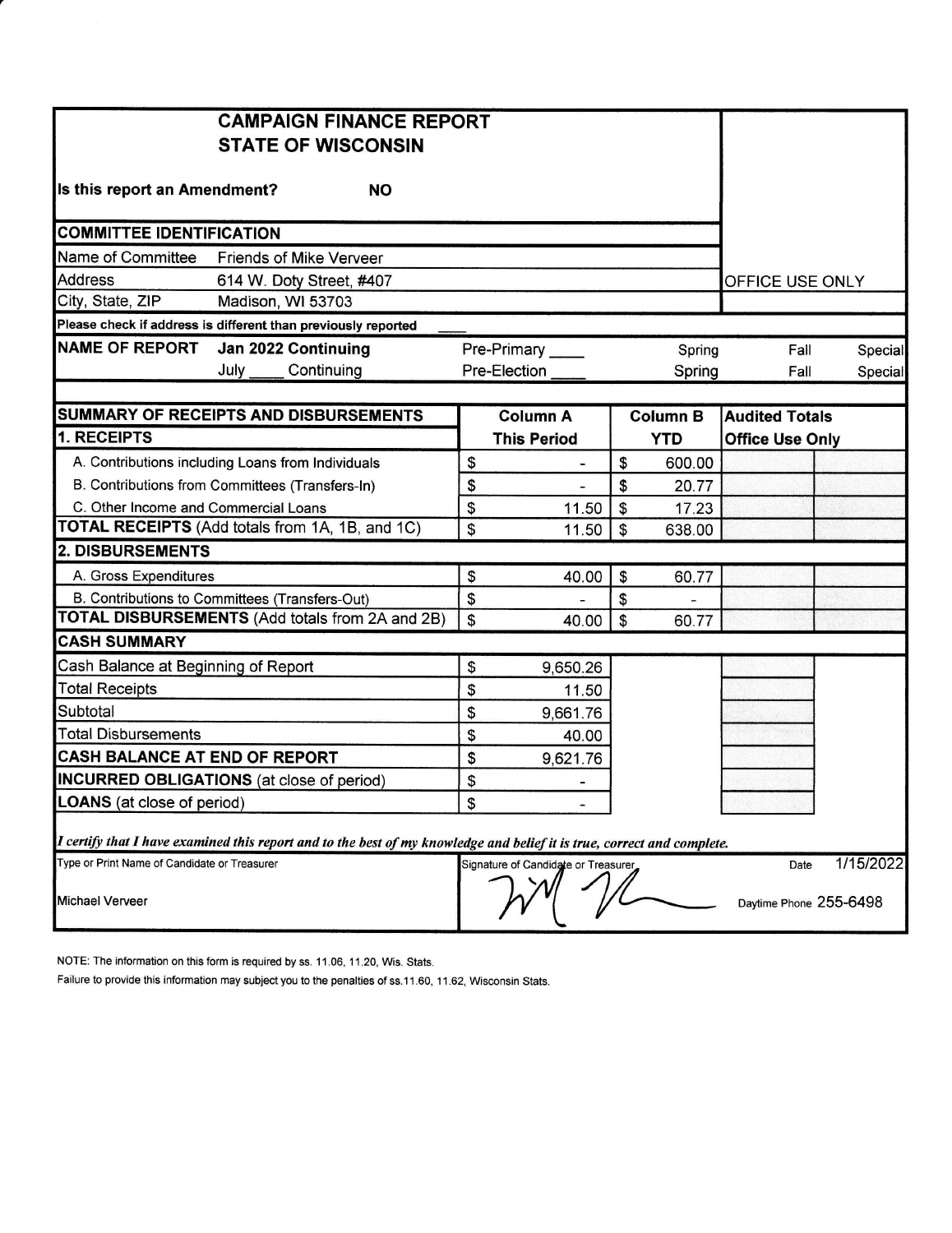## **Friends of Mike Verveer**

SCHEDULE 1-C **Other Income and Commercial Loans**

|             |                          |                     |             |           |       | <b>REASON FOR</b> |               |
|-------------|--------------------------|---------------------|-------------|-----------|-------|-------------------|---------------|
| <b>DATE</b> | <b>NAME</b>              | <b>ADDRESS</b>      | <u>CITY</u> | <b>ST</b> | ZIP   | <b>INCOME</b>     | <b>AMOUNT</b> |
|             | 09/30/21 UW Credit Union | <b>PO Box 44963</b> | Madison     | <b>WI</b> | 53744 | Interest          | 5.75          |
|             | 12/31/21 UW Credit Union | <b>PO Box 44963</b> | Madison     | lWI       | 53744 | Interest          | 5.75          |
|             |                          |                     |             |           |       |                   |               |
|             |                          |                     |             |           |       |                   |               |
|             |                          |                     |             |           |       |                   |               |
|             |                          |                     |             |           |       |                   |               |